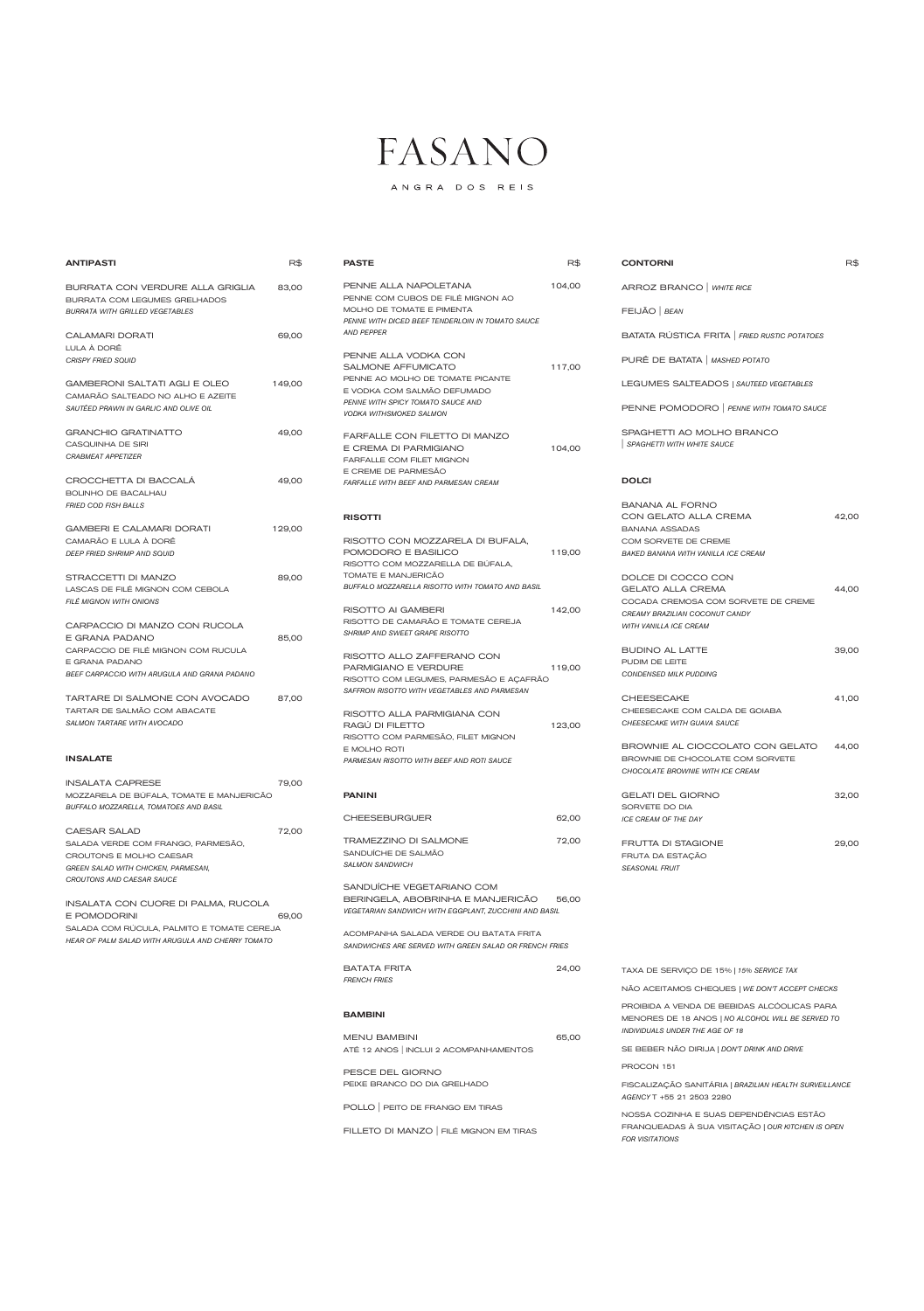ANGRA DOS REIS

| <b>CLÁSSICOS</b>                                                     | R\$   | <b>BEBIDAS NÃO ALCOÓLICAS</b><br>NON-ALCOHOLIC BEVERAGES | $R$ \$ |
|----------------------------------------------------------------------|-------|----------------------------------------------------------|--------|
| <b>BLOODY MARY</b>                                                   | 45,00 |                                                          |        |
| VODKA KETEL ONE E SUCO DE TOMATE TEMPERADO                           |       | ÁGUA MINERAL STILL WATER                                 | 11,00  |
| VODKA KETEL ONE AND SEASONED TOMATO JUICE                            |       | S. PELLEGRINO 500ML                                      | 34,00  |
|                                                                      |       | ACQUA PANNA 500ML                                        | 34,00  |
| <b>COSMOPOLITAN</b>                                                  | 50,00 | REFRIGERANTE   SODAS                                     | 12,00  |
| VODKA KETEL ONE, LIMÃO, TRIPLE-SEC E SUCO DE CRANBERRY               |       | SUCO NATURAL   FRESH JUICE                               | 19,00  |
| VODKA KETEL ONE, SICILIANO, TRIPLE-SEC AND CRANBERRY JUICE           |       | SUCO DE TOMATE   TOMATO JUICE                            | 25,00  |
|                                                                      |       | ENERGÉTICO   ENERGY DRINK                                | 22,00  |
|                                                                      |       | COQUETEL SEM ÁLCOOL                                      |        |
| CAIPIRINHA   VODKA                                                   | 45,00 |                                                          | 28,00  |
| VODKA KETEL ONE, FRUTA E AÇÚCAR                                      |       | <b>NON-ALCOHOLIC DRINKS</b>                              |        |
| VODKA KETEL ONE, FRUIT AND SUGAR                                     |       |                                                          |        |
|                                                                      |       | <b>CAFÉ E CHÁ   COFFEE AND TEA</b>                       |        |
| CAIPIRINHA   CACHAÇA                                                 | 39,00 |                                                          |        |
| CACHAÇA YPIÓCA, FRUTA E AÇÚCAR                                       |       | <b>ESPRESSO ORFEU</b>                                    | 10,00  |
| CACHAÇA YPIÓCA PRATA, FRUIT AND SUGAR                                |       | CAPPUCCINO                                               | 12,00  |
|                                                                      |       | <b>CHÁ</b>                                               | 12,00  |
| CAIPIRINHA / SAKÊ                                                    | 42,00 |                                                          |        |
| SAKE JUN DAITI, FRUTAS E AÇÚCAR                                      |       |                                                          |        |
| SAKE JUN DAITI, FRUITS AND SUGAR                                     |       | <b>BEBIDAS ALCOÓLICAS</b>                                |        |
|                                                                      |       | ALCOHOLIC BEVERAGES                                      |        |
| MOSCOW MULE                                                          | 56,00 |                                                          |        |
| VODKA KETE ONE SUCO DE LIMÃO E GINGER BEER, ESPUMA DE GENGIBRE       |       | <b>CERVEJA   BEER</b>                                    |        |
| VODKA KETE ONE CITRON, LEMON JUICE AND GINGER BEER, GINGER FOAM      |       |                                                          |        |
|                                                                      |       | STELLA ARTOIS   LAGER   275 ML   BÉLGICA                 | 20,00  |
| <b>GIN TÔNICA</b>                                                    | 56,00 | CORONA   PILSEN   330 ML   MÉXICO                        | 23,00  |
| GIN TANQUERAY, LIMÃO SICILIANO, ZIMBRO E TÔNICA                      |       | CERVEJA BECKS   LAGER   330 ML   ALEMANHA                | 21,00  |
| GIN TANQUERAY, LEMON, JUNIPER AND TONIC                              |       |                                                          |        |
|                                                                      |       | <b>VODKA</b>                                             |        |
|                                                                      |       |                                                          |        |
| <b>GIN PRAIA</b>                                                     | 65,00 | SMIRNOFF   BRASIL                                        | 26,00  |
| GIN TANQUERAY, TONICA, LICOR DE PÉSSEGO, SUCO DE LARANJA E GRANADINE |       | SMIRNOFF BLACK   RÚSSIA                                  | 34,00  |
| GIN TANQUERAY, TONICA, PEACH LIQUEUR, ORANGE JUICE AND GRANADINE     |       | ABSOLUT SUÉCIA                                           | 40,00  |
|                                                                      |       | STOLICHNAYA   RÚSSIA                                     | 42,00  |
| <b>DRY MARTINI</b>                                                   | 56,00 | VODKA VOA   BRASIL                                       | 40,00  |
| GIN TANQUERAY E VERMUTE SECO                                         |       |                                                          |        |
| GIN TANQUERAY AND DRY VERMOUTH                                       |       | <b>VODKA SUPER PREMIUM</b>                               |        |
|                                                                      |       |                                                          |        |
| <b>NEGRONI</b>                                                       | 56,00 | CÎROC FRANÇA                                             | 60,00  |
| GIN TANQUERAY, VERMUTE ROSSO E APERITIVO ITALIANO                    |       | CÎROC COCONUT FRANÇA                                     | 60,00  |
| TANQUERAY GIN, ROSSO VERMOUTH AND ITALIAN APPETIZER                  |       | CÎROC PEACH   FRANÇA                                     | 60,00  |
|                                                                      |       | CÎROC RED BERRY FRANÇA                                   | 60,00  |
| <b>BOULEVARDIER</b>                                                  | 56,00 | CÎROC PINEAPPLE   FRANÇA                                 | 60,00  |
| WHISKY BULLEIT BOURBON, VERMUTE ROSSO E APERITIVO ITALIANO           |       | KETEL ONE   HOLANDA                                      | 44,00  |
| WHISKEY BULLEIT BOURBON, ROSSO VERMOUTH AND ITALIAN APPETIZER        |       | KETEL ONE CITROEN   HOLANDA                              | 44,00  |
|                                                                      |       | GREY GOOSE   FRANÇA                                      | 65,00  |
| <b>WHISKY SOUR</b>                                                   | 54,00 | GREY GOOSE   LA POIRE   FRANÇA                           | 65,00  |
| WHISKY BULLEIT BOURBON, LIMÃO E XAROPE SIMPLES                       |       | BELVEDERE   POLÔNIA                                      | 65,00  |
|                                                                      |       | WYBOROWA EXQUISITE   POLÔNIA                             | 65,00  |
| WHISKEY BULLEIT BOURBON, LEMON AND SYRUP                             |       | ABSOLUT ELYX SUÉCIA                                      | 63,00  |
|                                                                      |       |                                                          |        |
| <b>MANHATTAN</b>                                                     | 56,00 | <b>VERMOUTH   AMARO   BITTER</b>                         |        |
| WHISKY BULLEIT BOURBON, VERMUTE ROSSO E BITTER                       |       |                                                          |        |
| WHISKEY BULLEIT BOURBON, ROSSO VERMOUTH AND BITTER                   |       | LILLET   FRANÇA                                          | 41,00  |
|                                                                      |       | CAMPARI   BRASIL                                         | 42,00  |
| <b>OLD FASHIONED</b>                                                 | 54,00 | UNDERBERG   ALEMANHA                                     | 38,00  |
| WHISKY BULLEIT BOURBON, BITTERS E XAROPE SIMPLES                     |       | FERNET BRANCA   ITÁLIA                                   | 39,00  |
| WHISKY BULLEIT BOURBON, BITTERS AND SIMPLE SYRUP                     |       | FERNET BRANCA MENTA   ITÁLIA                             | 45,00  |
|                                                                      |       | LUCANO   ITÁLIA                                          | 35,00  |
| <b>APEROL SPRITZ</b>                                                 | 50,00 | PUNT & MES   ITÁLIA                                      | 45,00  |
| APEROL, ESPUMANTE, ÁGUA COM GÁS E LARANJA                            |       | MARTINI STANDARD   BRASIL                                | 30,00  |
| APEROL, SPARKLING WINE AND WATER, ORANGE                             |       | ANTICA FORMULA   ITÁLIA                                  | 60,00  |

| <b>BELLINI</b>                                                | 58,00  | <b>GIN</b>                                           |                |
|---------------------------------------------------------------|--------|------------------------------------------------------|----------------|
| ESPUMANTE E POLPA DE PÊSSEGO<br>SPARKLING WINE AND PEACH PULP |        | <b>TANQUERAY</b><br><b>TANQUERAY TEN</b>             | 48,00<br>67,00 |
| <b>GIN SUPER PREMIUM</b>                                      | 84,00  | <b>TANQUERAY RANGPUR</b><br><b>TANQUERAY SEVILLA</b> | 65,00<br>65,00 |
|                                                               |        | <b>GORDON'S</b><br><b>BEEFEATER</b>                  | 46,00<br>50,00 |
| <b>CLERICOT</b>                                               | 200,00 | BEEFEATER 24 ANOS                                    | 66,00          |
| ESPUMANTE   SPARKLING WINE<br>VINHO BRANCO   WHITE WINE       |        | <b>HENDRICK'S</b><br><b>BOMBAY</b>                   | 78,00<br>50,00 |
|                                                               |        | <b>GIN MARE</b><br>GIN AMÁZZONI                      | 96,00<br>48,00 |
|                                                               |        | <b>TEQUILA</b>                                       |                |
|                                                               |        | <b>DON JULIO BLANCO</b>                              | 66,00          |
|                                                               |        | DON JULIO REPOSADO                                   | 94,00          |
|                                                               |        | JOSÉ CUERVO TRADICIONAL   100% AGAVE                 | 57,00          |

| ULTRA PREMIUM

JOSE CUERVO RESERVA DE LA FAMÍLIA 135,00

HERRADURA REPOSADO | 100% AGAVE 56,00 PATRON ANEJO 86,00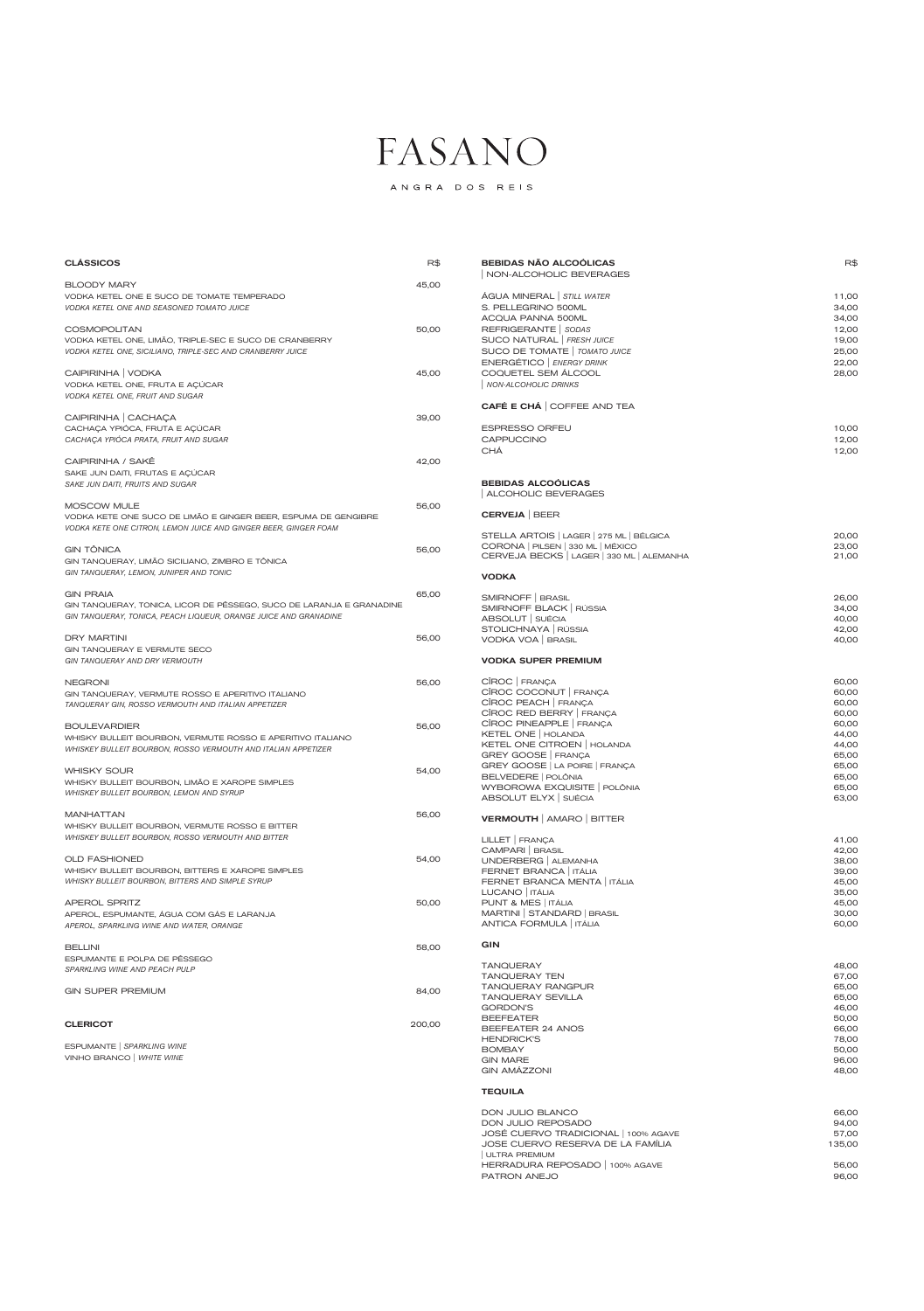ANGRA DOS REIS

#### $SAKE$  respectively. The contract of the contract of the contract of the contract of the contract of the contract of the contract of the contract of the contract of the contract of the contract of the contract of the contra JUN DAITI 28,00 GEKKEIKAN SILVER 35,00 SAKE HAKUTSURU JUNMAI GINJO 300ML 175,00 SAKE HAKUTSURU JUNMAI DRAFT 300ML 137,00 **CACHAÇA** YPIOCA 150 | MARANGUAPE - CE 25,00 YPIOCA 160 | MARANGUAPE - CE 38,00 YPIOCA 5 CHAVES | MARANGUAPE - CE 68,00 YPIOCA MEL E LIMÃO | MARANGUAPE – CE 21,00 NEGA FULÔ CARVALHO | NOVA FRIBURGO - RJ 29,00 LEBLON | PATOS DE MINAS – MG JANEIRO | RESENDE - RJ 24,00 ANÍSIO SANTIAGO | SALINAS – MG 100,00 ESPIRITO DE MINAS | SÃO TIAGO – MG 30,00 RUM ZACAPA XO | GUATEMALA 135,00 ZACAPA 23 SOLERA | GUATEMALA 76,00 HAVANA 3 ANOS | CUBA 33,00 HAVANA CLUB ANEJO 7 Y.O. | CUBA 51,00 HAVANA CLUB ANEJO RESERVA | CUBA 43,00 BACARDI RESERVA | PORTO RICO **1999 | PORTO RICO** 40,00 BACARDI CARTA BLANCA E ORO | BRASIL 32,00 AGUARDENTE | SPIRIT PISCO | CAPEL | CHILE 33,00 KIRSCH | ARTHUR METZ | FRANÇA **55,000** POIRE WILLIAMS | G.E. MASSEN | FRANÇA 55,00 STEINHAEGER | SCHLICHTE | ALEMANHA 42,00 ADEGA VELHA PORTUGAL 110,00 ANISADOS | ANISE FLAVORED PERNOD | FRANÇA 45,00 RICARD | FRANÇA 45,00 ABSINTO | PORTUGAL 61,000 ENGLES | ST.000 ENGLES | ST.000 ENGLES | ST.000 ENGLES | ST.000 ENGLES | ST.000 ENGLES | ST.000 ENGLES | ST.000 ENGLES | ST.000 ENGLES | ST.000 ENGLES | ST.000 ENGLES | ST.000 ENGLES | ST.000 ENGL LICOR | LIQUEUR RAMAZZOTY ROSATO 37,00 TIA MARIA 44,00 MOZZART 44,00 DISSARONO 33,00 BAILEY'S 35,00 GRAND MARNIER 42,00 AMARETO DISARONNO 39,000 MALIBU 31,00 LICOR 43 50,00 STREGA 35,00 AMARULA 32,00 CASSIS DIJON 37,00 SAMBUCA MOLINARI 25,000 DRAMBUIE 38,00 COINTREAU NACIONAL 33,00 PEACHTREE 32,00 LIMONCELLO 48,00 MARASCHINO 40,00 FRANGELICO 35,00 COINTREAU NOIR 40,00 SCOTCH WHISKY PREMIUM **Research SCOTCH WHISKY PREMIUM** JOHNNIE WALKER BLUE LABEL 255,00 JOHNNIE WALKER PLATINUM 18 Y.O. 148,00 JOHNNIE WALKER SWING 134,00 JOHNNIE WALKER GOLD RESERVE **1999** 100 MHz 90,00 GLENKINCHIE 10 Y.O. | LOWLAND 135,00 BUCHANAN'S 18 Y.O. 144,00 DIMPLE 15 Y.O. 90,00 CHIVAS 25 Y.O. 510,00 CHIVAS REGAL 18 Y.O. 96,00 ROYAL SALUTE 21 Y.O. 242,00 BALLANTINE'S 17 Y.O. 96,00 FAMOUS GROUSE 18 Y.O. 160,000 160,000 SCOTCH WHISKY 12 Y.O. JOHNNIE WALKER BLACK LABEL 47,00 JOHNNIE WALKER DOUBLE BLACK 57,00 BUCHANAN'S 50,00 LOGAN 41,00 OLD PARR 43,00 OLD PARR SILVER 39,00 CHIVAS REGAL 23,00 BALLANTINE'S 45,00 FAMOUS GROUSE 41,00 DEWAR'S 41,00 SCOTCH WHISKY STANDARD JOHNNIE WALKER RED LABEL 35,00 BLACK & WHITE 34,00  $J & B$  RARE 34,00 WHITE HORSE 35,00 BALLANTINE'S FINEST **33,00** DEWAR'S WHITE LABEL **AND SERVICE SERVICE SERVICE SERVICE SERVICE SERVICE SERVICE SERVICE SERVICE SERVICE SERVICE SERVICE SERVICE SERVICE SERVICE SERVICE SERVICE SERVICE SERVICE SERVICE SERVICE SERVICE SERVICE SERVICE SERVI** FAMOUS GROUSE 33,00 CUTTY SARK 35,00 BOURBON WHISKEY BULLEIT 55,00 MAKER'S MARK 75,000 JIM BEAM WHITE 42,00 JIM BEAM BLACK 46,00 JACK DANIEL'S 43,00 GENTLEMAN JACK 61,00 SINGLE BARREL 81,00 WILD TURKEY 30,000 WOODFORD RESERVE **68,00** WILD TURKEY RYE 55,00 IRISH WHISKEY JAMESON | STANDARD 40,00 CONHAQUE | COGNAC MARTELL VSOP 66,00 MARTELL XO 190,00 COURVOISIER VSOP **96,00** HENNESSY VSOP **105,000**

#### SCOTCH SINGLE MALT

| CARDHU 12 Y.O.                       | 65,00  |
|--------------------------------------|--------|
| TALISKER 10 Y.O   ISLE SKYE          | 85,00  |
| GLENLIVET FOUNDER'S RESERVE SPEYSIDE | 75,00  |
| GLENLIVET 15 Y.O. SPEYSIDE           | 90,00  |
| GLENLIVET 18 Y.O. SPEYSIDE           | 105,00 |
| THE MACALLAN AMBER   HIGHLAND        | 135,00 |
| THE MACALLAN SIENNA   HIGHLAND       | 195,00 |
| THE MACALLAN RUBY   HIGHLAND         | 270,00 |
| GLENMORANGIE 10 Y.O.   HIGHLAND      | 105,00 |
| GLENMORANGIE NECTAR D'OR 12 Y.O.     | 140,00 |
| HIGHLAND                             |        |
| GLENFIDDICH 12 Y.O. SPEYSIDE         | 73,00  |
| GLENFIDDICH 15 Y.O. SPEYSIDE         | 85,00  |
| GLENFIDDICH 18 Y.O.   SPEYSIDE       | 135,00 |
| ARDBEG   ISLAY                       | 107,00 |
| LAPHROAIG 10 Y.O   ISLAY             | 144,00 |
| DALMORE 12 Y.O.   HIGHLAND           | 133,00 |
| THE SINGLETON 12 Y.O.                | 55,00  |
|                                      |        |

| HENNESSY XO | 205.00 |
|-------------|--------|
|             |        |

| GRAPPA |
|--------|
|--------|

| MOSCATO   NONINO   FRIULI | 80,00 |
|---------------------------|-------|
|                           |       |

#### ARMAGNAC

TARIQUET XO 80,00

TAXA DE SERVIÇO DE 15% | *15% SERVICE TAX*

NÃO ACEITAMOS CHEQUES | *WE DON'T ACCEPT CHECKS* PROIBIDA A VENDA DE BEBIDAS ALCÓOLICAS PARA MENORES DE 18 ANOS | *NO ALCOHOL WILL BE SERVED TO INDIVIDUALS UNDER THE AGE OF 18* SE BEBER NÃO DIRIJA | *DON'T DRINK AND DRIVE*

PROCON 151

FISCALIZAÇÃO SANITÁRIA | *BRAZILIAN HEALTH SURVEILLANCE AGENCY*

T +55 21 2503 2280

NOSSA COZINHA E SUAS DEPENDÊNCIAS ESTÃO FRANQUEADAS À SUA VISITAÇÃO | *OUR KITCHEN IS OPEN FOR VISITATIONS*